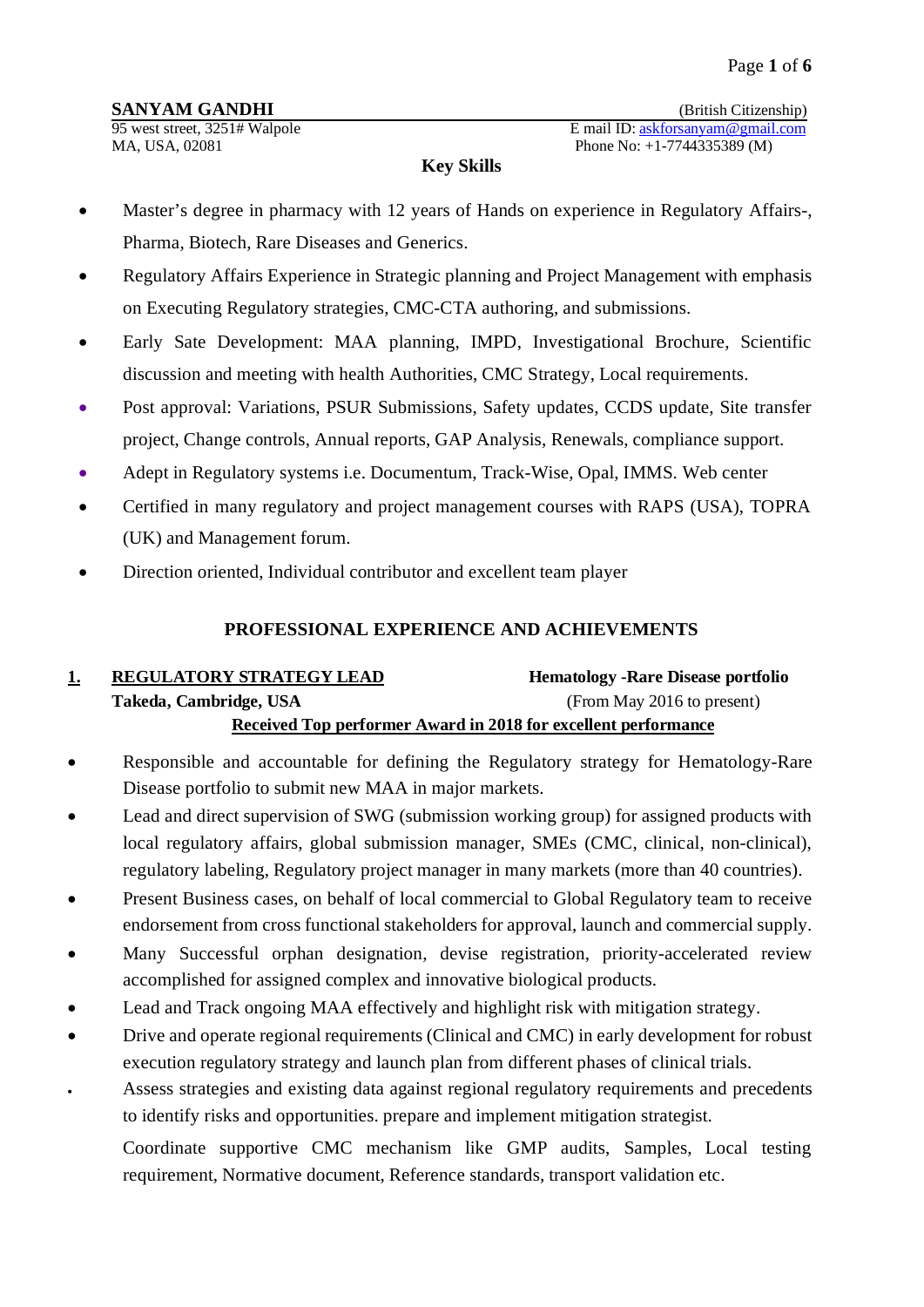- Support CTA with CROs, health authorities and register CCDS-Safety update, renewals, PSURs, Supply critical variations, annual reports.
- **Involvement in Baxalta and Shire integration**: Leading and implementing following work steam for process improvement in Shire:
	- Integration of Regulatory Process of Legacy Shire and Legacy Baxalta
	- $\triangleright$  Module 1 CMC document streamline between IRS, CMC and LOC
	- Harmonize CPP ordering process from USFDA, EMEA and Austria from Paddington
- **Involvement in Takeda and Shire integration**
	- $\triangleright$  Labelling operation and strategy process
	- $\triangleright$  Business case approval with regulatory affairs
	- $\triangleright$  Outsourcing regulatory activities to consultancies

### 2. **SENIOR REGULATORY AFFAIRS SPECIALIST** (USFDA and globally)<br>
GW Pharmaceuticals, Sittingbourne, Kent (Mar 2014 – May 2016)  $GW$  Pharmaceuticals, Sittingbourne, Kent

- Responsible for Global expansion of Sativex (cannabis based controlled oromucosal spray) in EU (With repeat wave MRP), Brazil and other Latin American countries.
- Manage Projects and strategy with commercial partners (Ipsen, Almirall, Neopharm and Novartis) on day to day basis for global expansion and many post approval activities.
- USFDA submissions for Type C meeting and NDA planning for Epidiolex.
- Coordinate CTA with local CROs and prepare IMPD, Investigational Brochures for Epidiolex and Sativex.
- Highlight risk and mitigation strategy to different stakeholders for ongoing regulatory processes and track submission plans with commercial partners effectively.
- Prepare and submit responses for queries raised by health authorities for ongoing MAA, CTA and post approval activities for EU, Australia, New Zealand, Canada, Asian countries
- **3. REGULATORY CONSULTANT (EU countries) Contract position Catalent, Swindon (Jan 2013-Mar-20)** 
	- Update Module 3 sections for repeat wave MRP/DCP dossier with Reg CMC Strategy.
	- Regulatory intelligence provided to Catalent client on different stages of life cycle for Novel Technology like Fast dissolving tablets and Zydis Technology.
	- Coordinated with clients for uninterrupted product supplies and product approvals.
	- CMC sections updated as per change control and updated sections submitted to health authorities.
	- Post approval activities; Preparation and submission of variations for CP, DCP and MRP.
	- Critically evaluate questions raised in relation to any application within the product lifecycle and ensured that they are fully responded.

### **4. REGULATORY EXCUTIVE (Emerging market) Contract position GSK Pharmaceuticals, Stockley Park, London (Aug 2012-Dec 2012)**

- Completed CMC post approval and compliance activities for integration of Stiefel laboratories-GSK project. (Prescription and OTC products)
- Prepared and submitted site transfer dossier, CMC compliance variation.

**Catalent, Swindon (Jan 2013-Mar-2014)**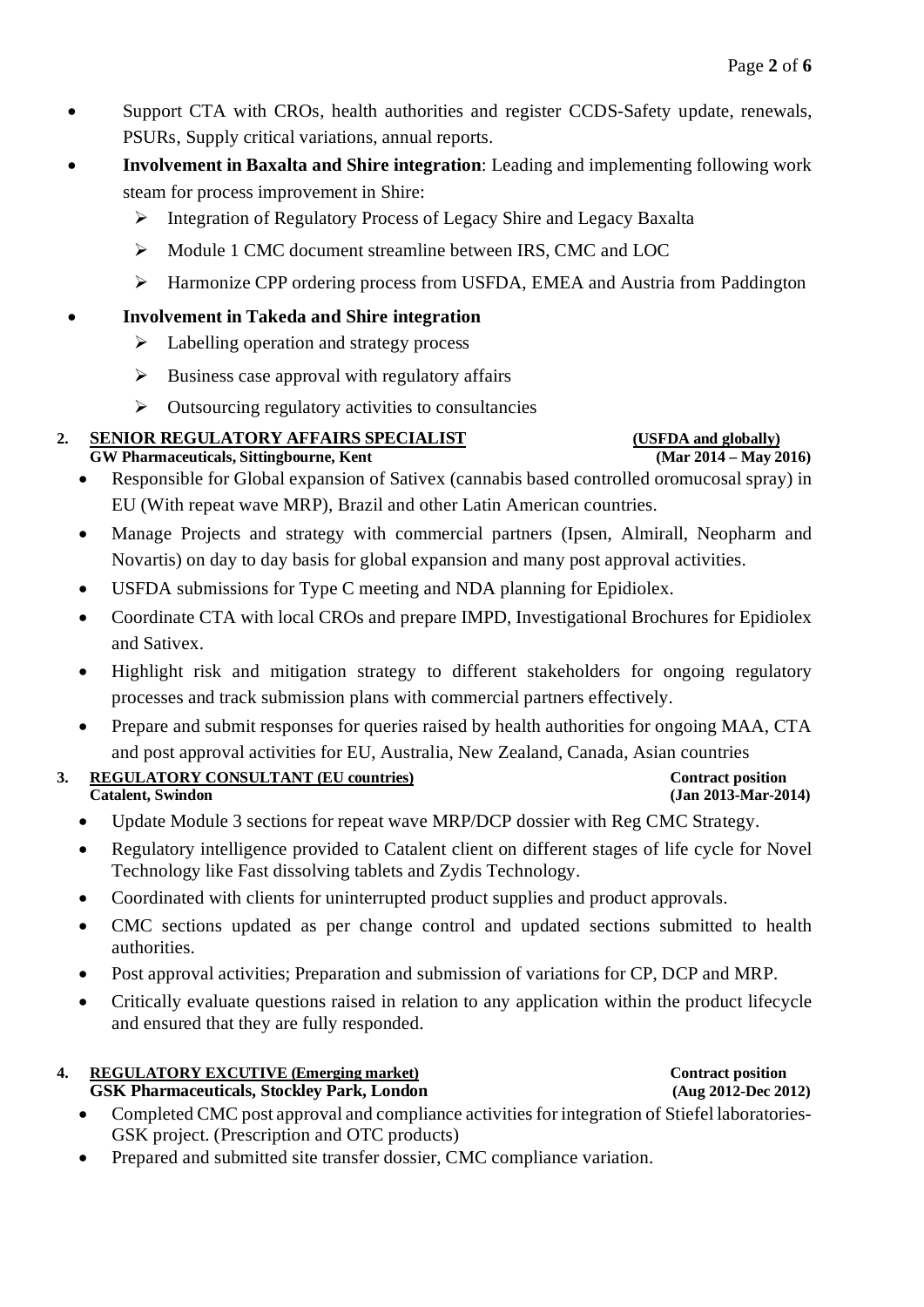- Variations for Change in Manufacturing site, method, composition of finished product, packaging, analytical method, stability, specification of API and finished product.
- Performed Gap Analysis and find out CMC non-compliances in existing registration.
- Provided confirmation for resupply of Stifel Laboratories products in the region after completion of regulatory review and remediation activities.

# **5. REGULATORY PROJECT MANAGER (EU Regulatory affairs) Contract position**

**Ranbaxy Laboratories Limited, London** 

- Lead the EU strategy and actively involved with the preparation of dossiers, setting up deadlines and on-time delivery of work to meet business plan.
- Define actions, identify and utilize resources to achieve project tasks, ensure that deliverables meet quality standards and that goals are aligned to desired project results.
- Proactively communicate with stakeholders regarding project status, budget, ongoing issues and dependencies across projects.
- Register RMS with European authorities for MRP, DCP procedure.
- Due diligent dossiers on CMC and bioequivalence studies with SMEs before submission to health authorities.

### **6. REGULATORY OFFICER (European Regulatory) Contract position Teva Pharmaceuticals, Harlow (Apr 2011-Dec 2011)**

- DCP and MRP Applications prepared and submitted with coordination to portfolio management, legal team, artwork, supply chain and medical team.
- Communicate with European Health Agencies for complete life cycle management.
- Performed a due diligence on Module 3 and Module 5 by reviewing R&D and clinical documents. (Prescription and OTC products)
- Crosscheck publishing standards of dossier before submitting to health agencies.
- Worked on advanced regulatory software like Wisdom, Global Insight etc.

### **7. REGULATORY AFFAIR AND COMPLIANCE OFFICER (UK and Ireland) Contract position Aurobindo Pharma (Milpharm) Limited, London (Sep 2010-Apr 2011)**

- Many variation packages Prepared and submitted for administrative, quality and safety updates.
- Update Patient information text (SmPC, Labeling and PIL) as per innovator, EU/MHRA notification or third party, distributor labeling.
- Resolve regulatory non-compliance issues between manufacturing site and Regional team/Business Units.
- Compilation/submission of the CPP, Sunset Clause, Withdrawal Application, PSURs.
- Coordinate with QA and QP for Change control, Deviation, Batch Release support.

### **8. REGULATORY ASSOCIATE (EU Regulatory affairs) Ranbaxy Laboratories Limited, Gurgaon (Jul 2009 – Apr 2010)**

- CMC writing experience (module 3) of Common Technical Documents
- Review and sign, due diligence with third party and R&D on quality sections.
- Write new and updated dossier for European applications.
- Identification of the variations based on the change control proposals.
- Liaise with internal stakeholders including Manufacturing, supply chain, QC and QA.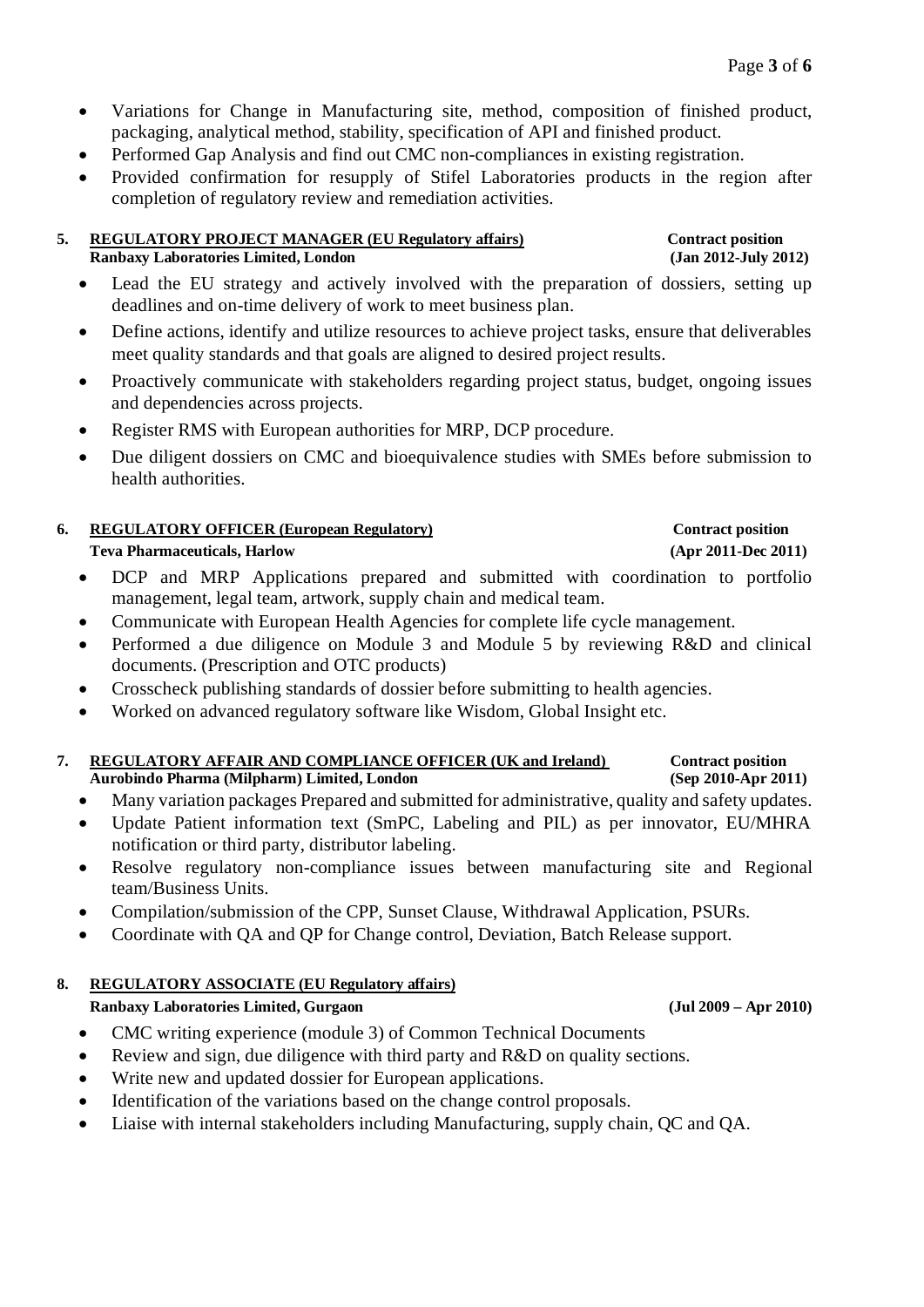### **REGULATORY SOFTWARE, DOCUMENTUM worked on**

- Maintenance Library, Wisdom, Global insight (OPAL), eCTD manager, IMMS (Informed Medical Management Services), Web center (labeling Review), Track-Wise
- E- Submission on MHRA portal and communication with agency for recent updates and ongoing activities.
- Cortiles for Regulatory Intelligence

# **EDUCATION AND CONTINUES PROFESSIONAL DEVELOPMENT**

| ٠ | Master of Pharmacy (Pharmaceutics)<br>74.33%, IPS Academy, Indore, India.                         | 2005-2007  |
|---|---------------------------------------------------------------------------------------------------|------------|
| ٠ | <b>Bachelor of Pharmacy</b><br>64.33%, B. R. Nahta college of Pharmacy, Mandsour, India.          | 2000-2004  |
|   | • Management Essentials Certificate<br>Harvard Business School Online, Boston, Massachusetts, USA | March 2020 |
| ٠ | Course completed on "Variations" by TOPRA, London, UK.                                            | 2012       |
| п | Course completed on "CMC" with TOPRA, London, UK.                                                 | 2014       |
|   | "Project management for Pharma professionals" by Management forum, London                         | 2015       |
| п | Course completed on "Clinical Trials" with TOPRA, London, UK                                      | 2016       |
| п | Regulatory Affairs Professionals Society certification, USA                                       | 2018       |

### **ACADEMIC RESEARCH PROJECTS**

- "Formulation and evaluation a floating tablet of Metronidazole and Amoxicillin for peptic ulcer" as major project in Master's in pharmacy.
- "Formulation and evaluation of pellets of salbutamol sulphate for the controlled release pellets".

### **EDITOR IN SCIENTIFIC JOURNALS**

| Research Journal of Pharmacy and Technology       |
|---------------------------------------------------|
| Journal of Biomedical and Pharmaceutical Research |
| International Journal of Drug Regulatory Affairs  |

# **Patent:**

1. Floating drug delivery system (FDDS) comprising metformin, pioglitazone and glimepiride. Patent application number: 202121007124 Published with Intellectual property India.

### **Scientific publications in Pharmaceutical journals:**

1. **Regulatory Framework of Herbal Medicine In Mexico** European Journal of Molecular & Clinical Medicine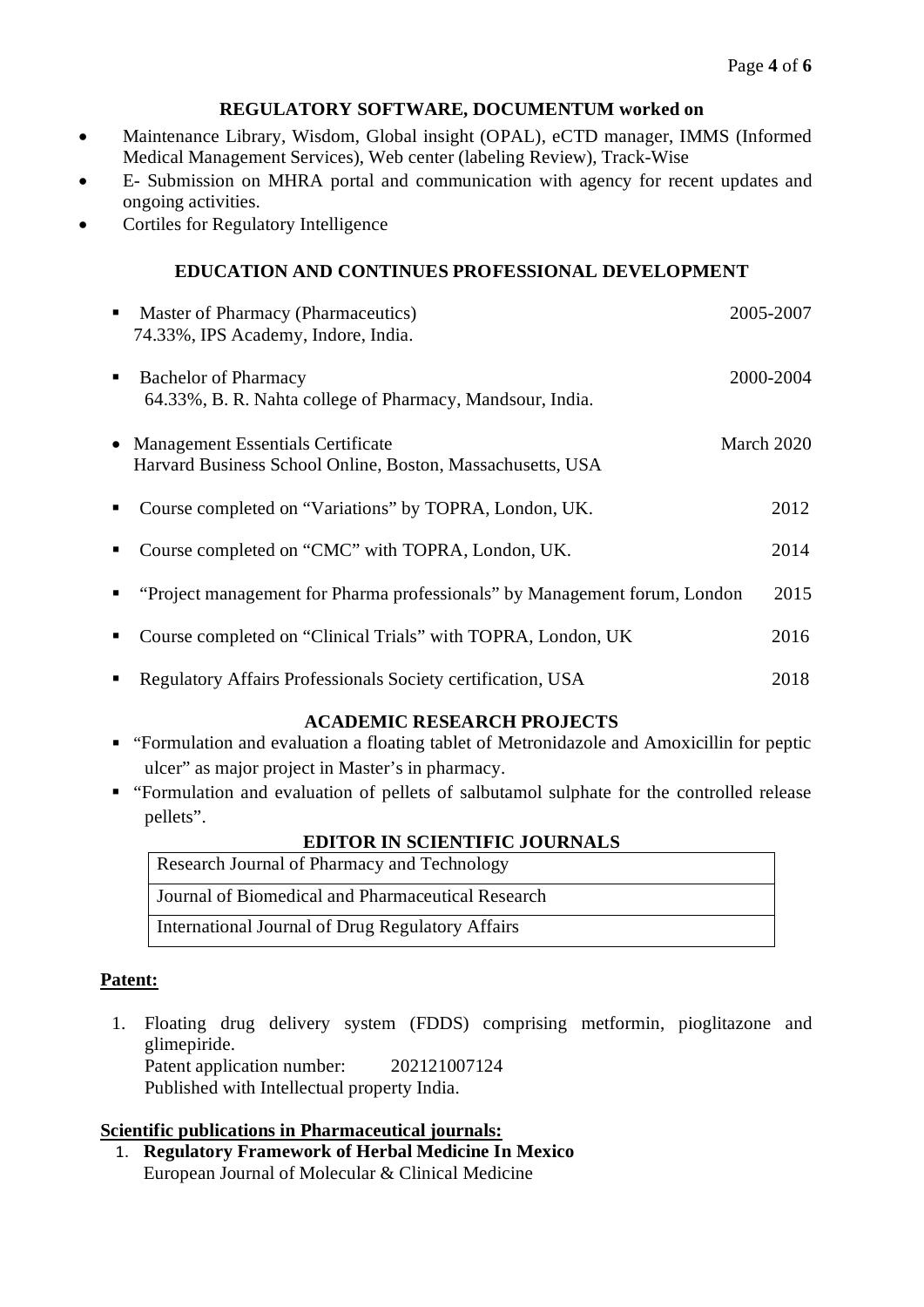ISSN 2515-8260 Volume 7, Issue 11, 2020

- 2. **Synthesis, Characterization and Anti-Inflammatory Activity of Novel 1, 5- Disubstituted Indole Derivatives** European Journal of Molecular & Clinical Medicine ISSN 2515-8260 Volume 7, Issue 11, 2020
- 3. **Effect of Lupeol in Diabetic Nephropathy and Its Antioxidant Mechanism** International Journal of Advanced Science and Technology Vol. 28, No. 20, (2019), pp. 1404-1413
- 4. **An Overview on Lagenaria Siceraria (Bottle Gourd)** Journal of Biomedical and Pharmaceutical Research Volume 4, Issue 3, May-June 2015, 04-10
- 5. **An Overview on Tannins** International Journal of Pharmaceutical and Biological Science Archive Volume 3 Issue 2; 2015, Page No.09-11
- 6. **Isolation and Identification of Keratinophilic Fungi from Soil of Gwalior Region and Their Control by Methanolic Plant Extracts** Journal of Biomedical and Pharmaceutical Research, 1 (3) 2012, 01-21

### **Following Chapter is authored in Book which is published in Elsevier.**

Chapter 17 - Food and Drug Laws Affecting Pharmaceutical Product Design, Development, and Commercial Manufacturing

Book name: Dosage Form Design Parameters, Volume II, Advances in Pharmaceutical Product Development and Research, 2018 science direct.

# **Following Book is distributed by Albert Science International Organization**

Regulatory Affairs Prospective for ANDA Submission Publisher: CAB Publisher

# **Key Speaker in Pharmaceutical conferences**

- 1. "Variation procedures Industry perspective" at the CRED Managing Life Cycle, Renewals & post approval commitment organized by TOPRA, May 2021.
- 2. "Significance of Regulatory Affairs in Pharmaceutical Industry" at Laxmi Narain college of Pharmacy in 2021.
- 3. "Exploring Carrier Opportunities post COVID-19 for Pharmacist" at the R.D. Memorial College of Pharmacy & Research Indore on 07-May-2020
- 4. "IPR and Regulatory Affairs Prospective from Pharmaceutical Industry Perspective" at the Gov. Madhav Science PG college, Ujjain on 16-Jun-2020.

### **Scientific Poster presentations in Pharmaceutical conferences:**

- a. Subject: Prevalence and management of Hypertension in Indore Date: 24<sup>th</sup> March 2007 Conference: Indian Pharmaceutical Association, Pharma meet, IPS Academy, Indore, India
- **b.** Subject: Phytosome: A Novel Approach for herbal Extracts
	- Date: 27-28<sup>th</sup> March 2006
		- Conference: "Recent Trends in Herbal Therapy"